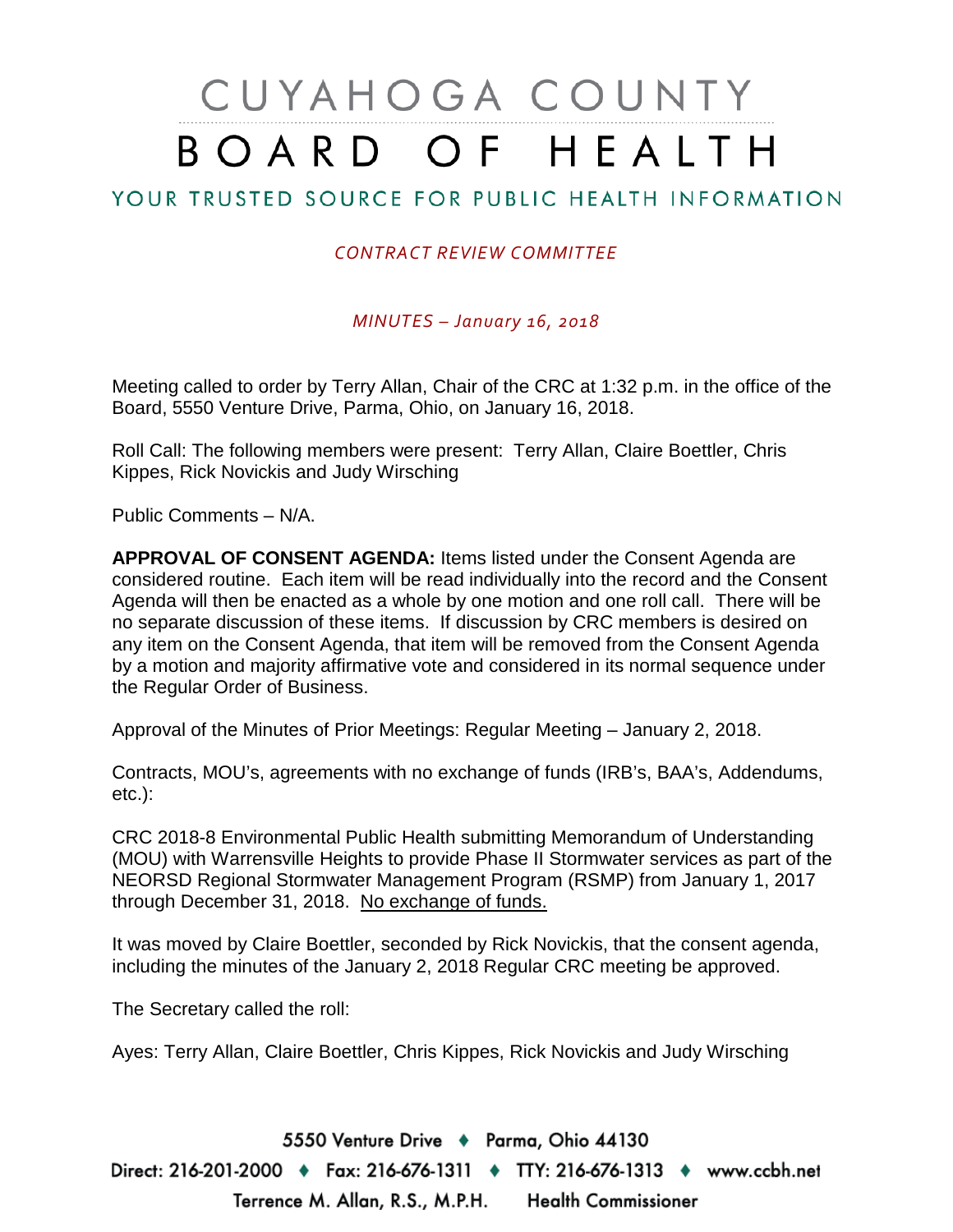### **CONTRACTS AND AWARDS:**

Tabled Items

None

New Items For Review

Bid/Quote Openings ≥ \$25,000.00

None

Bid/Quote Openings < \$25,000.00

Lead program Bid Opening presented by: Stephanie McConoughey

It was moved by Rick Novickis, seconded by Judy Wirsching that the following quote (CRC 2018-9) for 20516 Gladstone Rd., Warrensville Heights, Ohio 44122 be accepted as the lowest and best, and a contract be awarded to BDL General Contracting in the amount of \$10,325.00 (ref. enclosed).

The Secretary called the roll:

Ayes: Terry Allan, Claire Boettler, Chris Kippes, Rick Novickis and Judy Wirsching

Expenditures: Contracts up to \$25,000.00

It was moved by Claire Boettler, seconded by Chris Kippes that an agreement (CRC 2018-10) with the Association of Ohio Health Commissioners (AOHC) to secure an emergency preparedness consultant from July 1, 2017 to June 30, 2018 in the amount of \$5,500.00 be approved.

Presented by: Chris Kippes

Purpose: To allow AOHC to secure an emergency preparedness consultant on behalf of CCBH to serve as a liaison for emergency preparedness planning functions as outlined by the BTeam.

Funding Source: 100% reimbursable through the FY2018 Public Health Emergency Preparedness (PHEP) grant.

The Secretary called the roll:

Ayes: Terry Allan, Claire Boettler, Chris Kippes, Rick Novickis and Judy Wirsching

5550 Venture Drive + Parma, Ohio 44130

Direct: 216-201-2000 ♦ Fax: 216-676-1311 ♦ TTY: 216-676-1313 ♦ www.ccbh.net Terrence M. Allan, R.S., M.P.H. **Health Commissioner**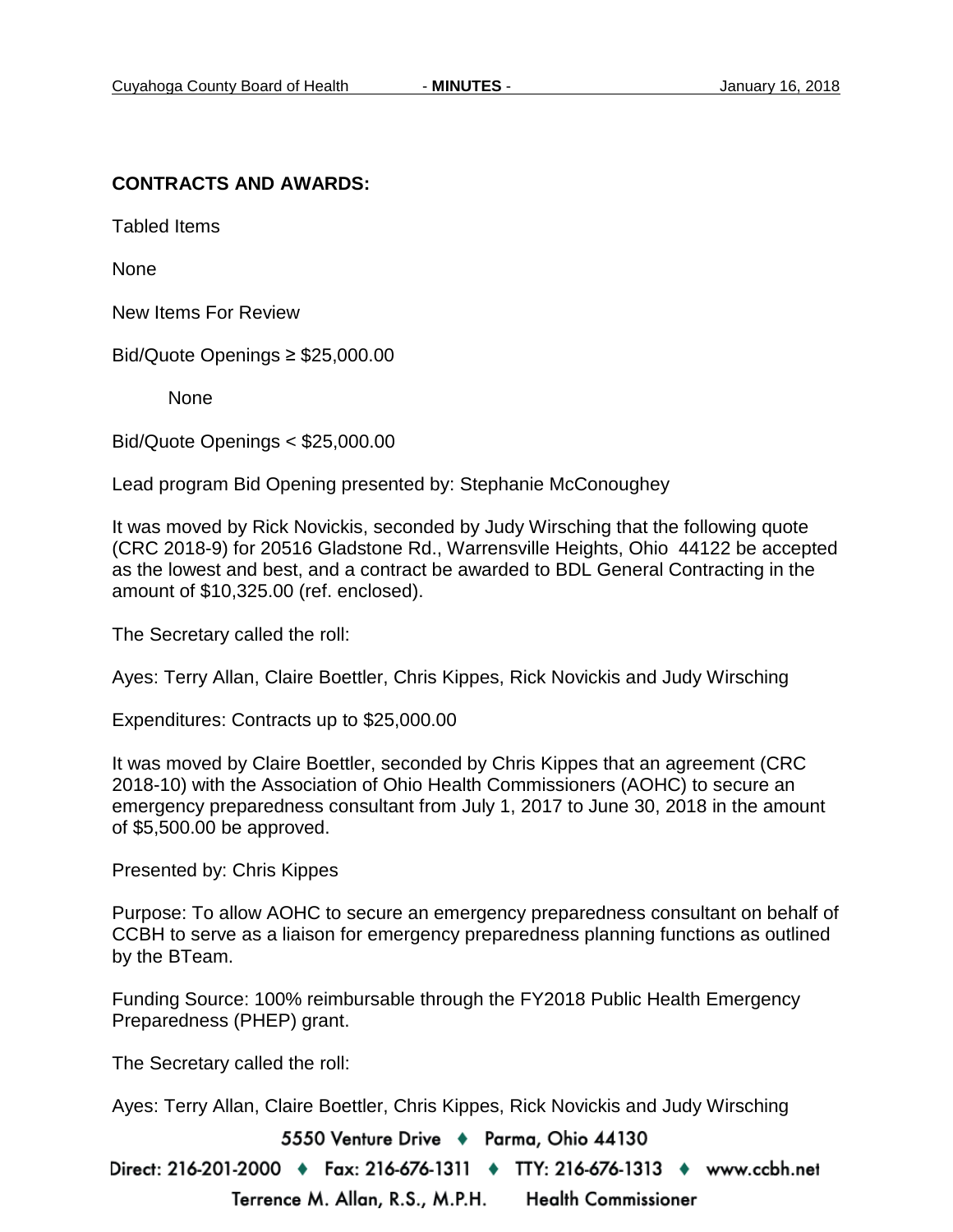It was moved by Terry Allan, seconded by Rick Novickis that a contract (CRC 2018-11) with Middleburg Heights Community Center for room rental from April 2, 2018 through April 16, 2018in the amount of \$900.00 be approved.

Presented by: Rick Novickis

Purpose: To provide a location for CCBH to conduct Food Safety ServSafe Training classes.

Funding Source: 100% funded through CCBH General Revenue; Training costs are covered by the training registration fees collected in the Food Safety Program.

The Secretary called the roll:

Ayes: Terry Allan, Claire Boettler, Chris Kippes, Rick Novickis and Judy Wirsching

Revenue Generating Agreements up to \$25,000.00

It was moved by Chris Kippes, seconded by Claire Boettler that a Memorandum of Understanding (MOU) (CRC 2018-12) with the Village of Bentleyville to provide Phase II Stormwater services from January 1, 2017 through December 31, 2018 be approved. Amount to be received will not exceed \$3,314.00.

Presented by: Domenica McClintock

Purpose: Implementation of the Minimum Control Measures (MCM) #3: Illicit Discharge Detection and Elimination (IDDE) programming.

The Secretary called the roll:

Ayes: Terry Allan, Claire Boettler, Chris Kippes, Rick Novickis and Judy Wirsching

Contract Rescissions

None

Other Business –

Stephanie McConoughey presented a summary report of lead quotes reviewed and contracts awarded by the Committee during the 2017 calendar year. Stephanie will continue to collect the data to trend awards over multiple years.

Public Comment – N/A.

5550 Venture Drive + Parma, Ohio 44130 Direct: 216-201-2000 ♦ Fax: 216-676-1311 ♦ TTY: 216-676-1313 ♦ www.ccbh.net Terrence M. Allan, R.S., M.P.H. **Health Commissioner**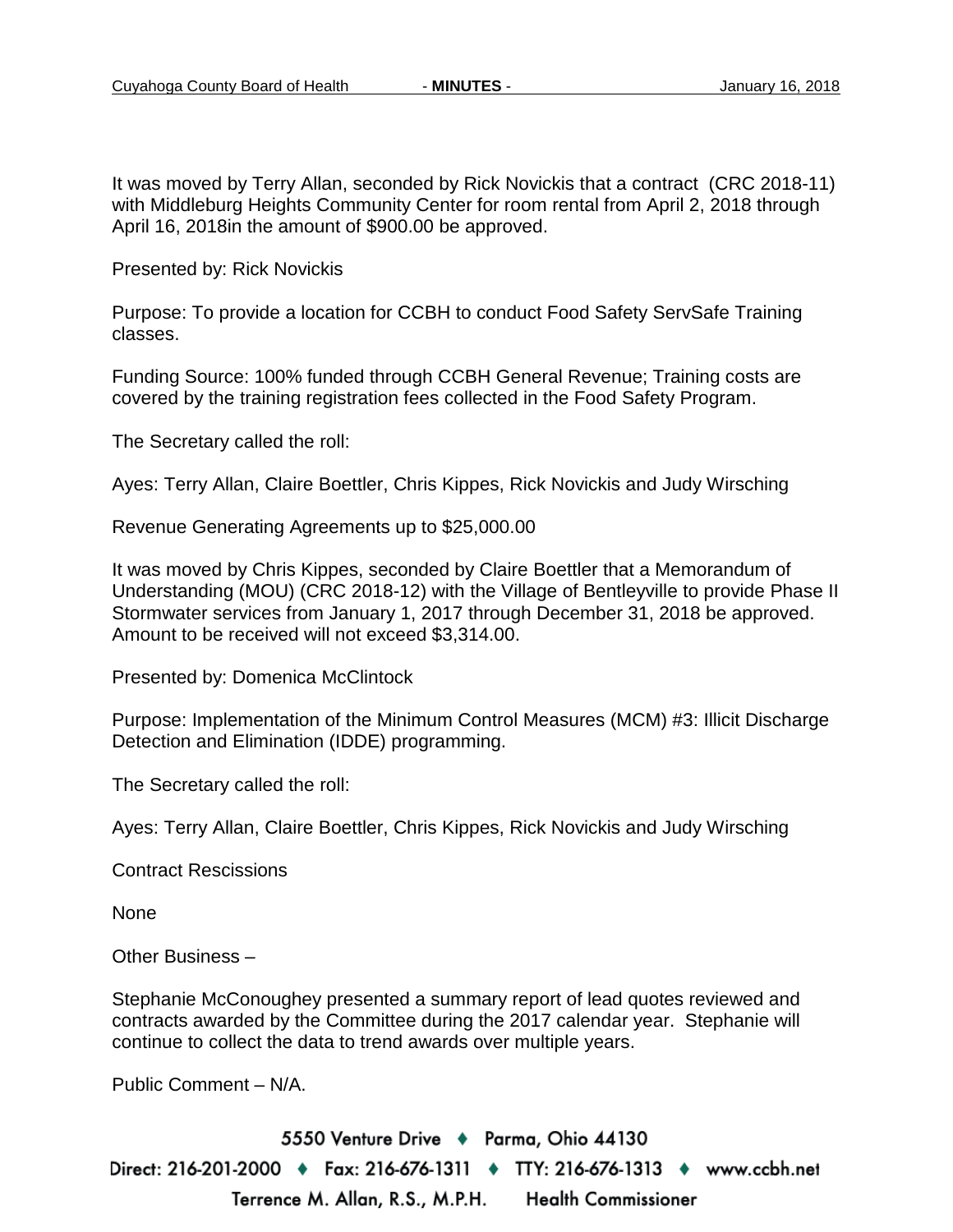- MINUTES -

Thereupon, it was moved by Chris Kippes, seconded by Rick Novickis, that the following Motion be adopted:

BE IT RESOLVED that the meeting be adjourned at 1:57 p.m.

The Secretary called the roll:

Ayes: Terry Allan, Claire Boettler, Chris Kippes, Rick Novickis and Judy Wirsching

**Committee Chair** 

Clerk

5550 Venture Drive + Parma, Ohio 44130 Direct: 216-201-2000 • Fax: 216-676-1311 • TTY: 216-676-1313 • www.ccbh.net Terrence M. Allan, R.S., M.P.H. Health Commissioner